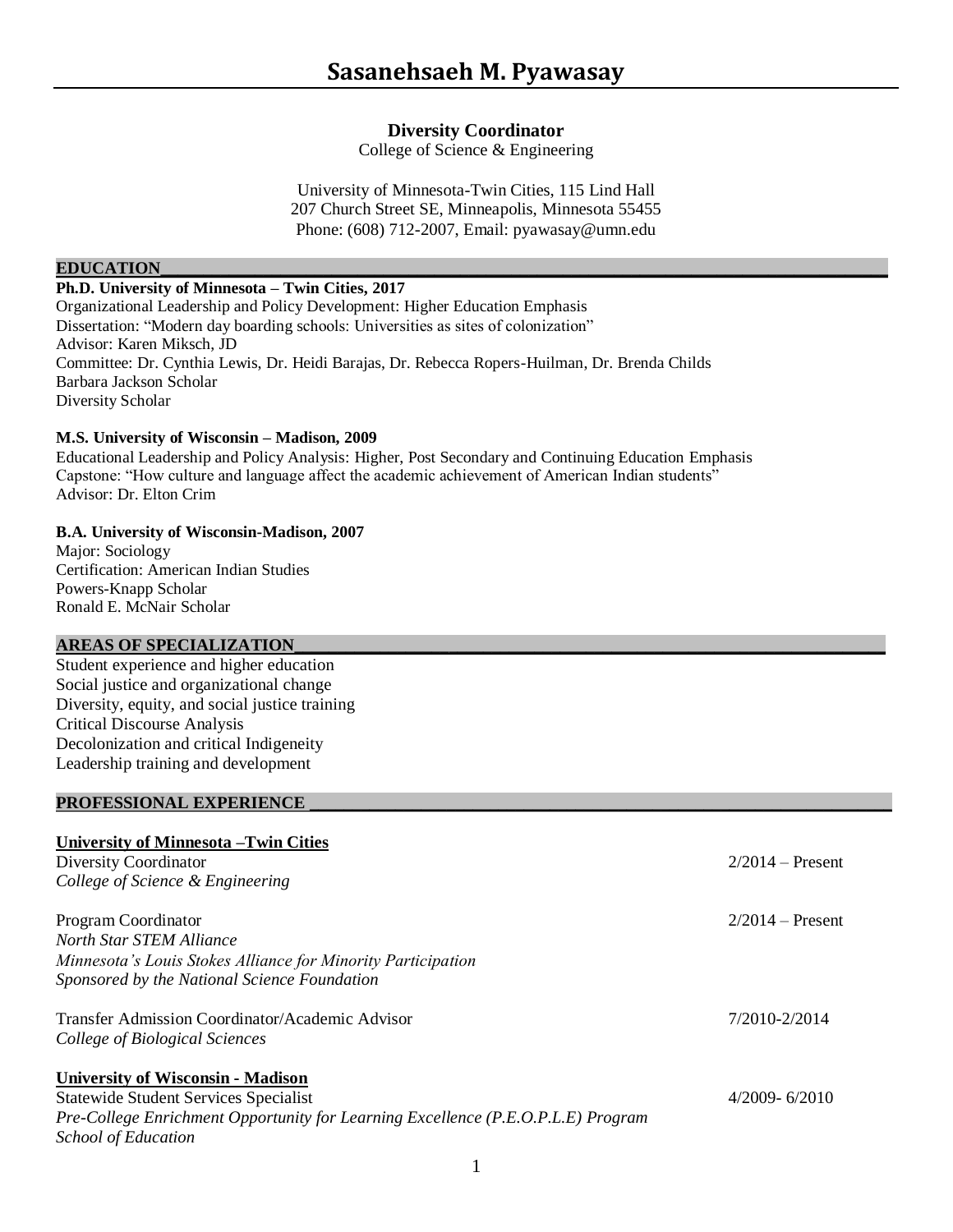| Office Manager<br>Multicultural Student Center (MSC)<br>Office of the Dean of Students                               |                                                                                                                                                                                   | 5/2008-4/2009       |
|----------------------------------------------------------------------------------------------------------------------|-----------------------------------------------------------------------------------------------------------------------------------------------------------------------------------|---------------------|
| <b>Associate Student Services Specialist</b><br>Multicultural Student Center (MSC)<br>Office of the Dean of Students |                                                                                                                                                                                   | $8/2007 - 4/2009$   |
| <b>State of Wisconsin</b>                                                                                            | <b>Education Program Specialist - American Indian Studies</b><br>Division for Academic Excellence, Content and Learning<br>Wisconsin Department of Public Instruction, Madison WI | $6/2007 - 6/2008$   |
| Project Analyst                                                                                                      | <b>Intergovernmental Relations, Intergovernmental Services</b><br>Wisconsin Department of Administration, Madison WI                                                              | $11/2005 - 05/2006$ |
| <b>TEACHING EXPERIENCE</b>                                                                                           |                                                                                                                                                                                   |                     |
| <b>Graduate</b>                                                                                                      | University of Minnesota - Twin Cities, Minneapolis MN                                                                                                                             |                     |
| Co-Instructor                                                                                                        | Sociology of Education: OLPD 5041/SOC 5455<br>College of Education and Human Development                                                                                          | <b>Fall 2016</b>    |
| <b>Undergraduate</b><br>Co-Instructor                                                                                | First Year Global Seminar: CSE 1002<br>College of Science & Engineering                                                                                                           | Spring 2015         |
| <b>Adjunct Faculty</b>                                                                                               | First Year Experience: CSE1001<br>College of Science & Engineering                                                                                                                | $2014$ – Present    |
| <b>Adjunct Faculty</b>                                                                                               | Becoming a Reflective Leader: BIOL 1301<br>College of Biological Science                                                                                                          | $2012 - 2014$       |

## **CONFERENCES, SEMINARS, AND PRESENTATIONS\_\_\_\_\_\_\_\_\_\_\_\_\_\_\_\_\_\_\_\_\_\_\_\_\_\_\_\_\_\_\_\_\_\_\_\_\_\_\_\_\_\_\_\_\_\_\_**

i

- Pyawasay, S. (June 2017). Minnesota Pollution Control Agency Environmental Justice Action Steps. Minnesota Pollution Control Agency: Minneapolis, MN.
- Pyawasay, S. (February 2017). What does professional dress mean for us? Indigenous women and women of color. Our Voices: Indigenous Women and Women of Color: Minneapolis, MN.
- Pyawasay, S. & Cain, E. (November 2016). Making informed decisions: STEM transfer students. Minnesota College & Professional Association (MCPA) Conference: Duluth, MN.
- Pyawasay, S. & Mixon, J. (February, 2015). Overview of the University of Minnesota Twin Cities Collegiate Diversity Priorities 2014-2015. University of Minnesota – Twin Cities, Diversity Community of Practice: Minneapolis MN.
- Pyawasay, S. & Hornickel, A. (January, 2016). Best practices in student tracking: Minnesota Louis Stokes Alliance for Minority Participation. Joint Annual Meeting, National Science Foundation: Washington, DC.
- Pyawasay, S. (November, 2014). Diversity Discourses. University of Minnesota Twin Cities, Diversity Community of Practice: Minneapolis, MN.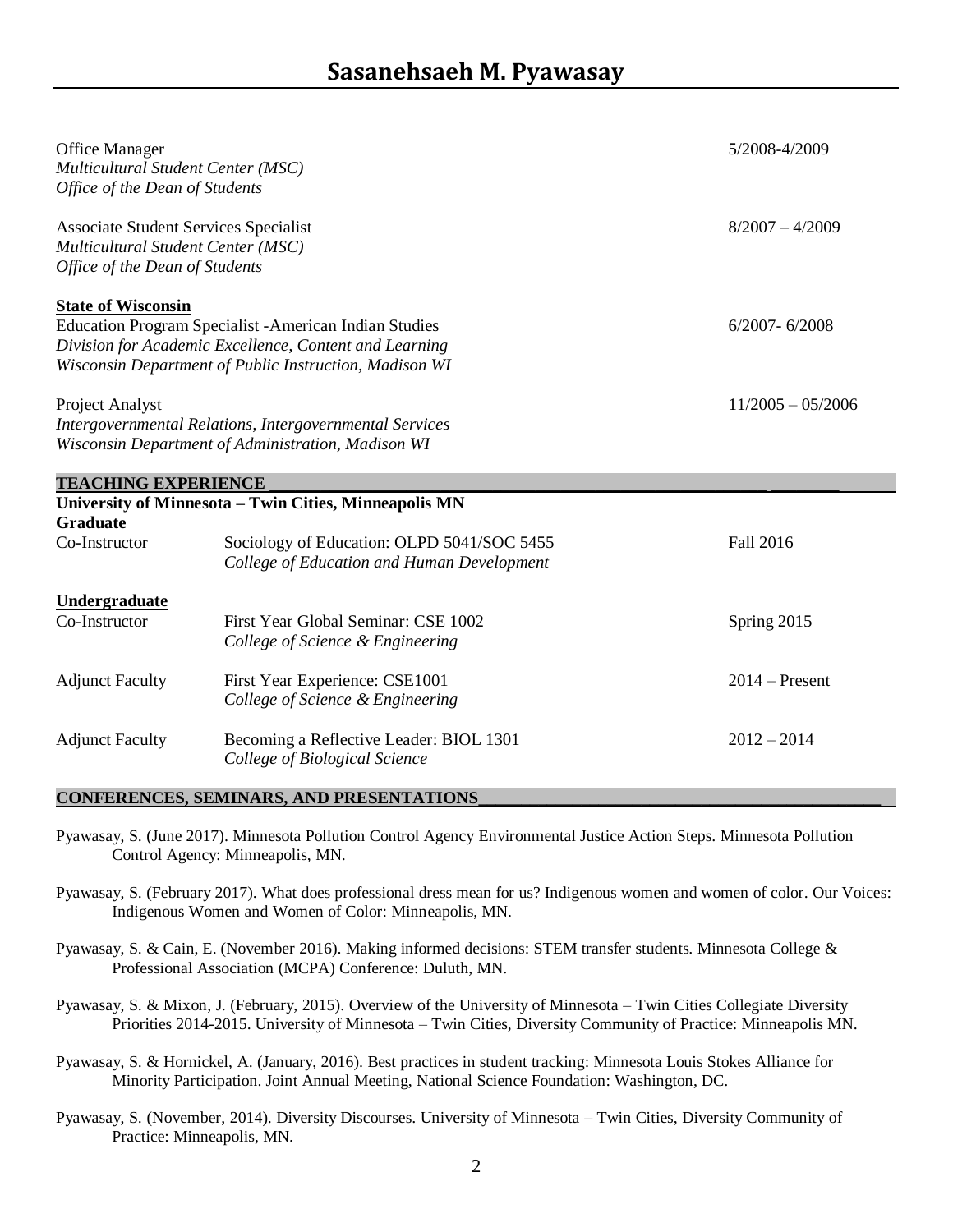- Pyawasay, S. & Carter, J. (October, 2014). It takes a village: A model of collaboration between community colleges and 4-year institutions for increasing minority male participation in STEM. National Academic Advising Association (NACADA) Annual Conference: Minneapolis, MN.
- Pyawasay, S. (October, 2014). Why is STEM Important: North Star STEM Alliance. University of Minnesota Twin Cities, President Emerging Scholars Fall Conference. Minneapolis, MN.
- Pyawasay, S. & Thunder, C. (March, 2014). Finding my path through North Star…What is it like to be a science student in college? American Indian Science and Engineering Society (AISES) Region 5 Conference: Minneapolis, MN.
- Pyawasay, S. (February, 2013). What is your Capital Worth?. University of Minnesota –Twin Cities, 2013 National TRIO Day, Southern Tier: Minneapolis, MN.
- Pyawasay, S & Russell, K. (May, 2012). Check Yo'Self: The White Racial Frame in Academic Advising. National Academic Advising Association (NACADA) Region 6 Conference: Minneapolis, MN.
- Pyawasay, S & Taylor, L.D. (March, 2012). Developing "U": Students of Color at the University of Minnesota. University of Minnesota – Twin Cities, John Tate Academic Advising Conference: Minneapolis, MN.
- Pyawasay, S. & Smith, P. (November, 2011). Choose Your Mindset: Cultivating Student Success. Student Affairs Professionals in Higher Education (NASPA) IV-East Regional Conference: Evanston, IL.
- Pyawasay, S. & Russell, K. (October 2011). Making Orientation Click: Developing an Interactive Orientation Program. National Academic Advising Association (NACADA) Annual Conference: Denver, CO.
- Pyawasay, S. & Smith, P. (February, 2011). Choose Your Mindset: Cultivating First Year Student Success. University of Minnesota-Twin Cities, Focusing on the First Year Conference: Minneapolis, MN.
- Pyawasay, S. (June, 2008). Maximizing Your Intern Experience, 2008 Top-Jobs Employment Seminar: Madison, WI.
- Pyawasay, S. (April, 2008). The Role of Culture & Language in American Indian Education. Wisconsin Indian Education Association Conference: Madison, WI.
- Pyawasay, S. (February, 2008). How to Be an Awarding Winner Chapter! University of Wisconsin-Madison, Student Leadership Program All-Campus Leadership Conference: Madison, WI.
- Pyawasay, S. (2006). Developing a Culture of Leadership: Multicultural Greek Organizations. Wisconsin College Personnel Association Conference: Madison, WI.
- Pyawasay, S. (November, 2006). The Endangerment and Preservation of the Menominee Language. 15<sup>th</sup> Annual Ronald E. McNair Scholars Research Conference and Graduate School Fair. Delavan, WI.

#### **GRANT ACTIVITY \_\_\_\_\_\_\_\_\_\_\_\_\_\_\_\_\_\_\_\_\_\_\_\_\_\_\_\_\_\_\_\_\_\_\_\_\_\_\_\_\_\_**

i

Contributor, National Science Foundation Louis Stokes Alliance for Minority Participation Award, 2016

#### LEADERSHIP AND INVOLVEMENT

- 2017 Present Bii Gii Wiin Community Development Loan Fund: Board Member
- March 2017 Teach for America The Urgency of Now: Perspectives on Leading for Social Change: Panelist
- January 2017 Hamline University School of Business Social Demographics: Panelist